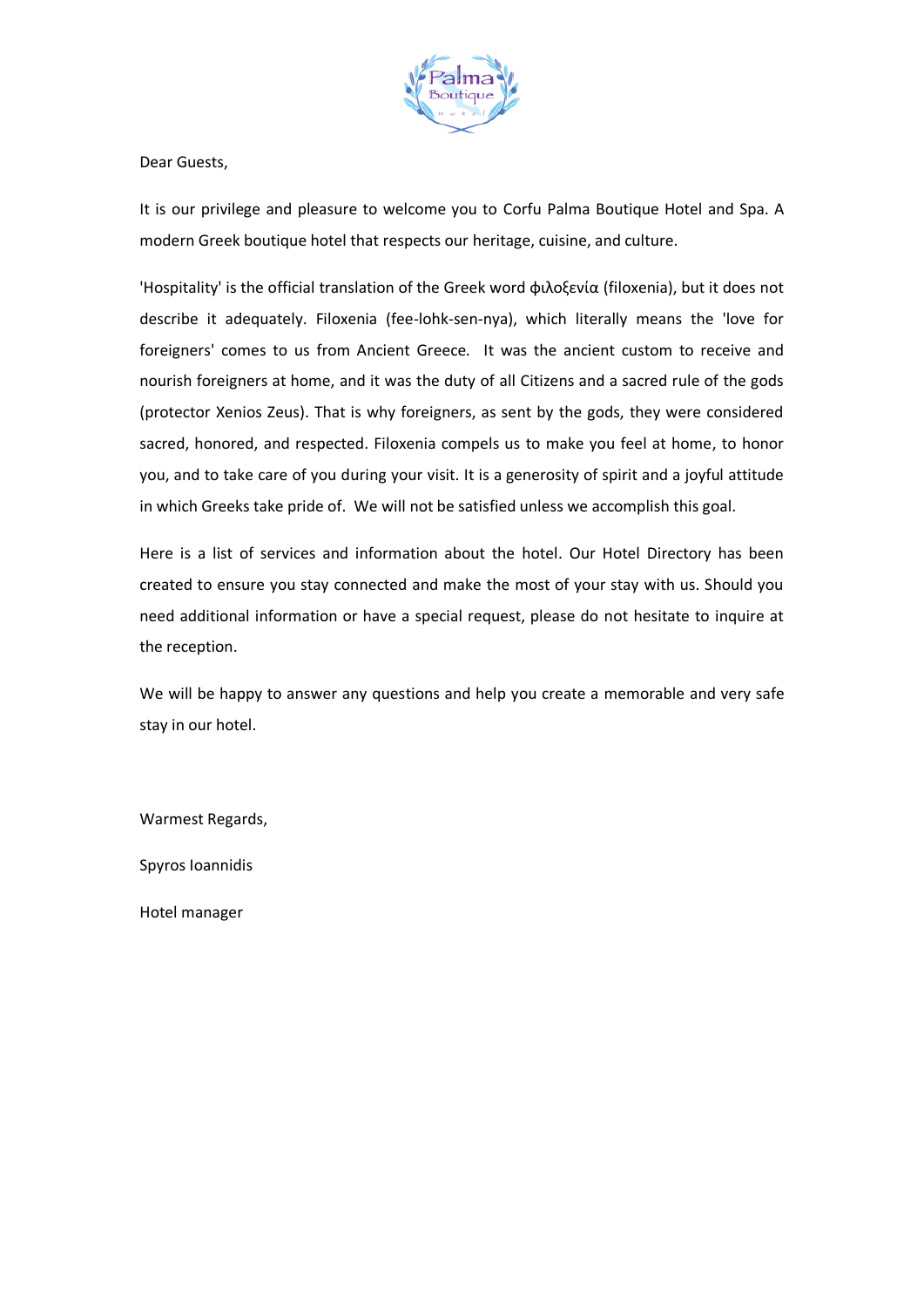

### **COVID-19 MEASURES AND PRECAUTIONS**

We, at Corfu Palma boutique hotel, along with the relevant Greek authorities are continuously monitoring the development of the COVID-19 outbreak keeping the wellbeing, health and safety of our guests and staff our top priority.

We have fully implemented the protocols as developed by the Greek government. We have been certified with the "Health First" Protocol by the Hellenic Chamber of Hotels. We have put in place preventative measures to reduce the spread of COVID-19. We ask our guests to take self-protective measures and adhere to our house-rules to minimize exposure to themselves and others.

Based on the Health and Safety Protocol for COVID-19 as communicated or modified by the Greek Government, some of the described services may be modified or even cancelled. We will notify you of any changes at the time of your arrival.

## **LOCATION**

We are in the heart of Dassia and only 100 meters from a beautiful beach with calm waters, offering sun beds and a variety of water sports. To access the beach, exit the hotel, cross the main street, and walk to your left. Turn right at the first road. You will be at the beach in 2 minutes.

Corfu International Airport is 12 km away and Corfu Port is at 10 km. A bus stop and taxi stand can be found very close to the hotel, along with a vibrant local life.

Dassia is an ideal location that allows guests to easily explore Corfu town and other parts of the island. A variety of sports and activities are available via the hotel reception and concierge services. You can relax and rejuvenate as well as explore the island and the old Corfu Town, a UNESCO World Heritage Site.

## **LOCAL TRANSPORTATION**

The blue bus #7 will take you to Corfu town or to Ipsos and runs every 15 minutes. To get to the bus stop, turn to the right as you exit the hotel. The bus stop along with the taxi stand is about 30 meters (100 feet) away. It takes about 30 minutes to get to town. You can use the green buses to access locations that are further away. We will be happy to arrange for taxi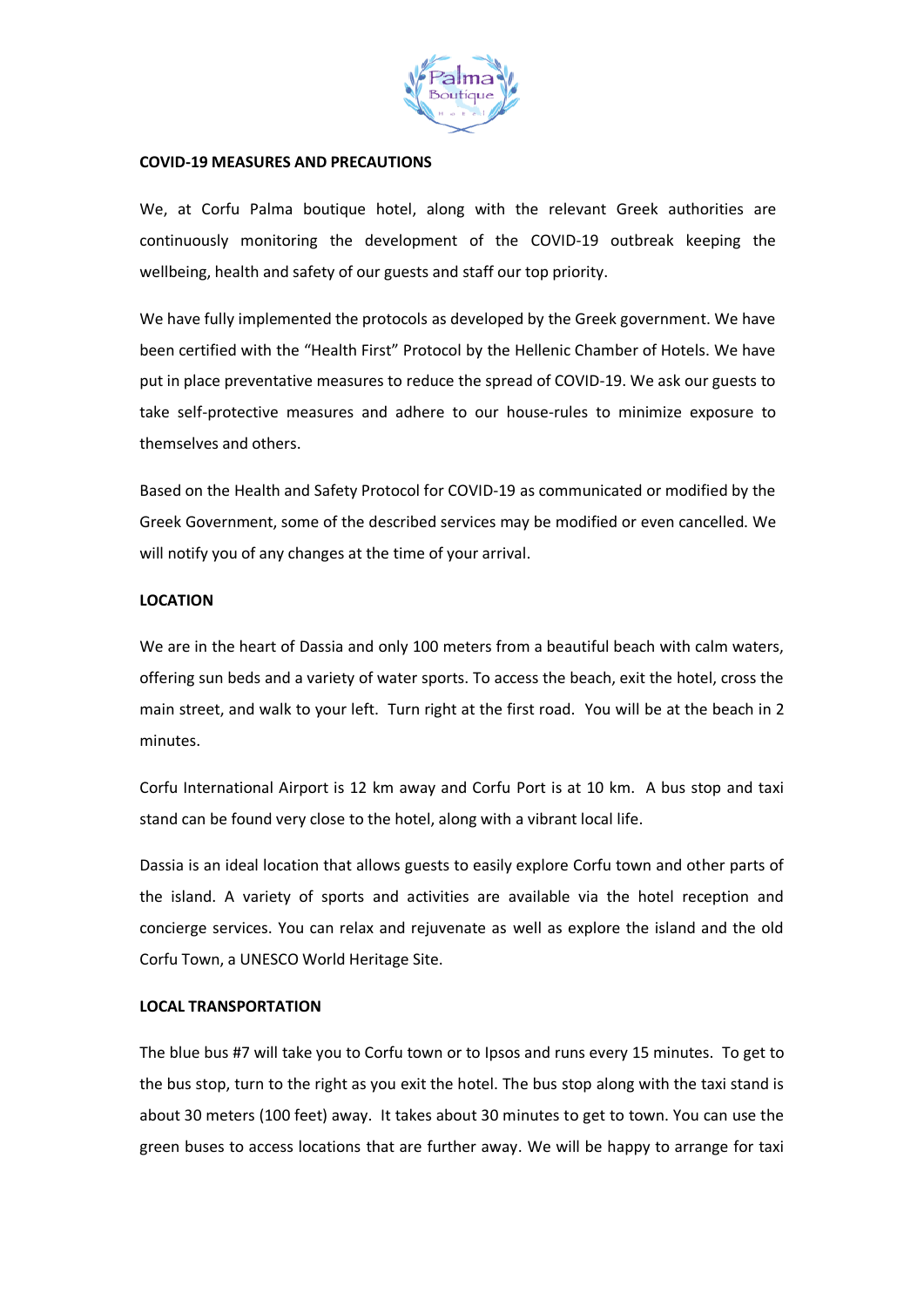

service or make recommendations regarding your transportation needs. Please inquire at the reception for any further information.

# **WAKE- UP CALLS**

Our staff will provide personal wake-up calls if requested. Inform our Front-desk team about your requests.

## **PARKING**

The hotel parking is located at the back of the hotel after the pool area. You may enter or exit using securely your room card. Please inquire at the reception for detailed information.

# **BANK ATM**

An ATM is located as you exit the hotel on your left-hand side.

# **SMOKING POLICY**

We thank you for not smoking inside the hotel or in your room as per hotel's and government legislation. Smoking can only be enjoyed in your balcony or outdoors.

## **CHOICE OF MEALS, RESTAURANTS AND BARS**

## Breakfast

The "Greek Breakfast" is a concept by the Hellenic Chamber of Hotels to promote the regional culinary heritage of Greece in a program formulated to highlight local specialties and products. We have been certified and offer "Authentic Greek Breakfast" using quality products from local producers. Local meat cuts and cheese, sweets, salted pastry, and house made pies, in-house jams, bio eggs, nutritional Corfu honey, dried nuts, fresh juice, seasonal fruits, fresh milk products, coffee, and choice of tea flavors.

Please communicate any special dietary restrictions or requests to our team.

Breakfast is served in the main restaurant indoor or on the terrace 07:30 – 11:00 A.M. It is possible to have your breakfast (Continental formula) in the room from our Room Service team.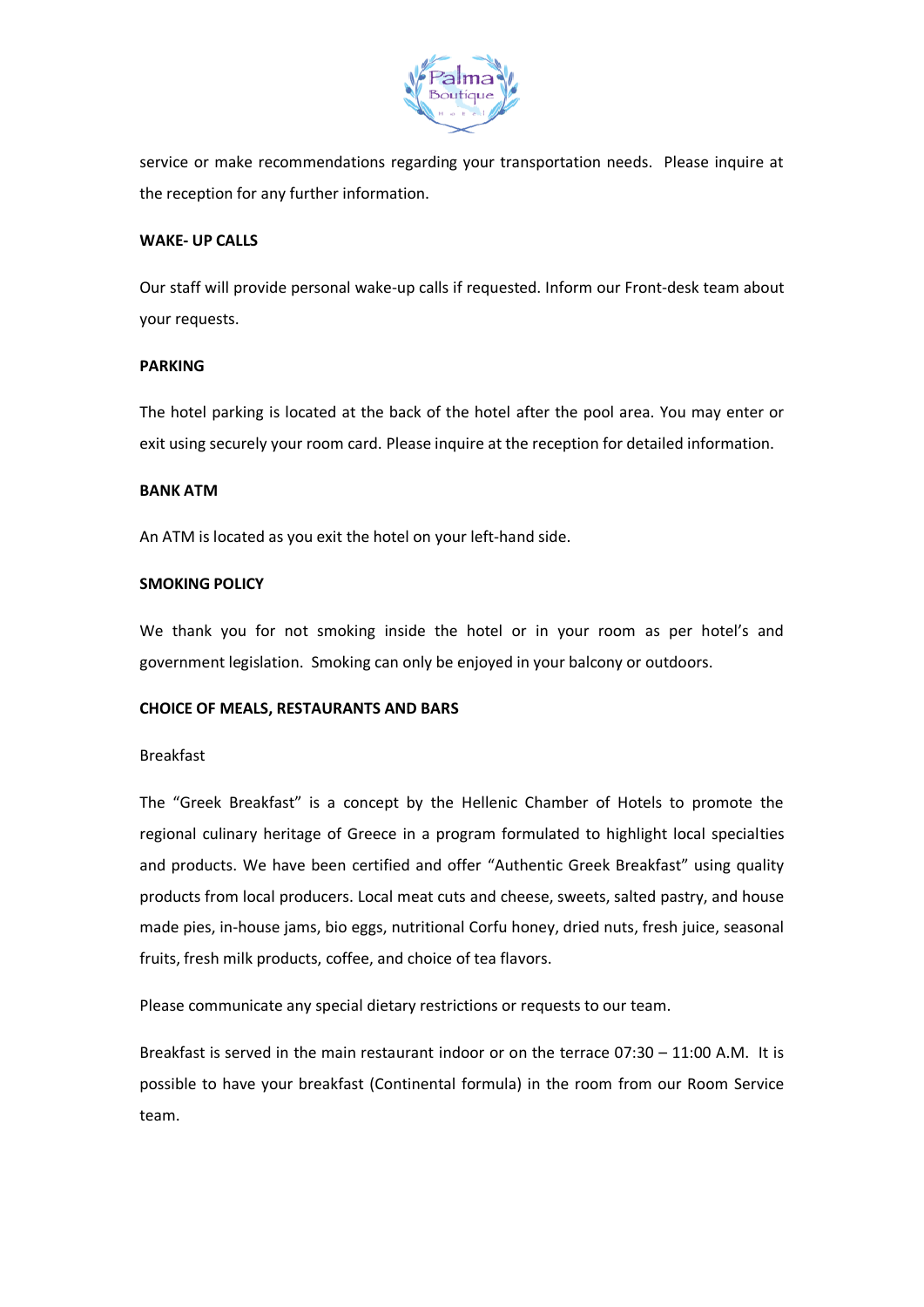

Half board option is also available. You may be informed by our front-desk team or via our contactless software about our buffet program daily and book accordingly. Everything is cooked on the premises using the freshest, highest quality, natural local ingredients, and extra virgin olive oil. We favor the local cuisine and the Mediterranean diet based on relevant recipes.

Our Buffet dinner is served 19:30 – 22:00 in the main restaurant indoor or on the terrace.

Our A-La-Carte service offers possibilities for lunch and dinner and available from 11:00- 23:00. You may enjoy your choices at the main restaurant indoor or on the terrace, at the pool area or privately inside your room.

Precisely we suggest two different A-La-Carte menus. Our All-Day menu served in all our restaurant areas from 11:00-19:00 and the Aura Fine dining menu at the main restaurant indoor or on the terrace 19:30-23:00.

For room service you may choose your preferences from our All-Day menu from 11:00- 23:00.

Every evening at our Aura A-La Carte restaurant our chefs prepare meal options from modern recipes inspired by the Greek summer with amazing flavors. All meal preparations are executed in-house with highest quality local fresh ingredients and favor local producers. We follow the Greek and Mediterranean diet and cook using only extra virgin olive oil.

We are at your service if you may have any special diet requests.

Our main bar the Lobby bar serves great bat list options and is available 07:30-24:00.

Our Pool bar and restaurant is available 11:00-19:00.

We are also very sensitive for our guests with special nutritional requests to be communicated to our team.

#### **EARLY BREAKFAST**

It is possible to have an Early Breakfast if necessary, which is composed of coffee or tea, juice, bread, toast, cake, cookies, butter, jams, and honey. Kindly inform the reception one day in advance until 18:00.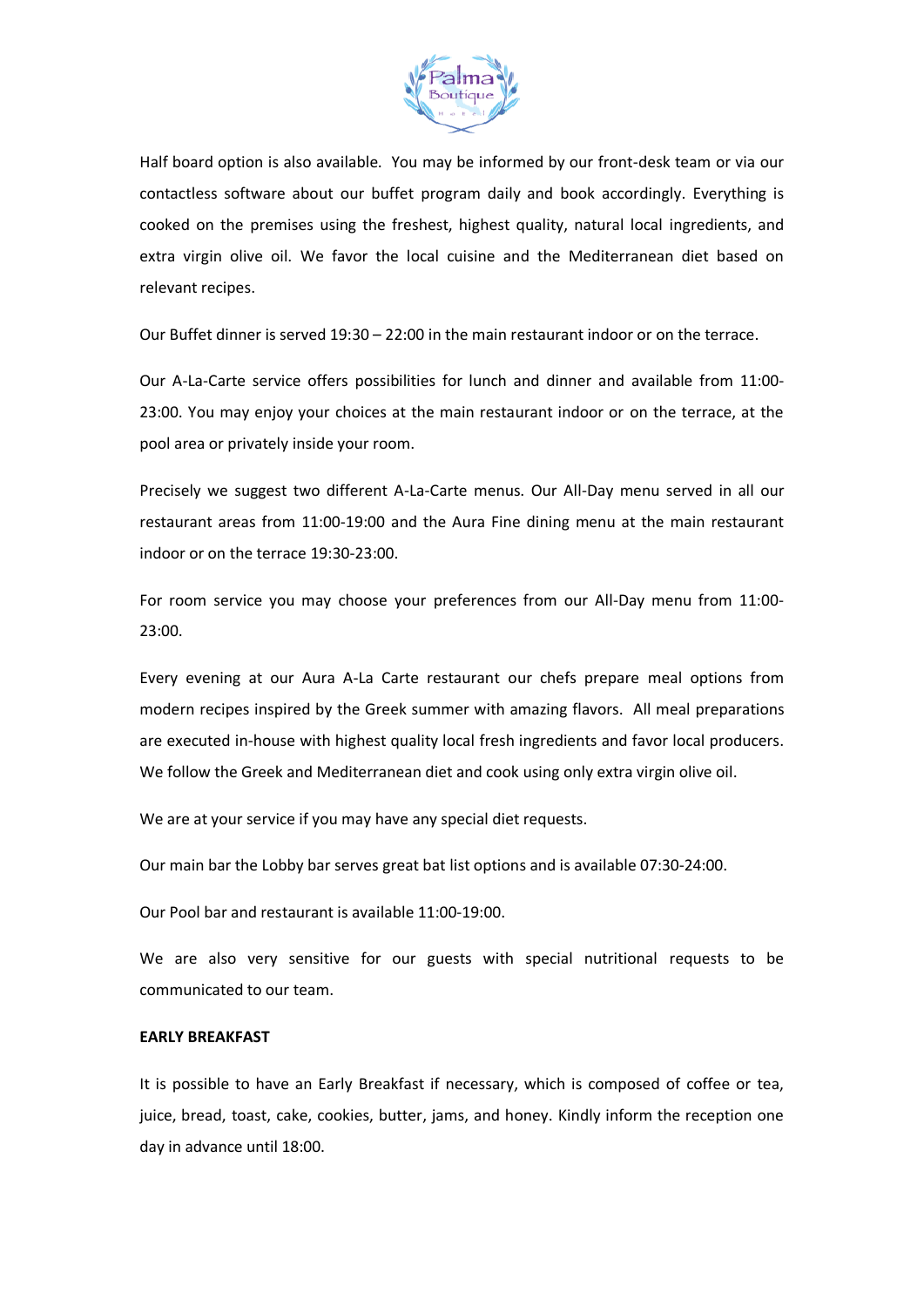

## **LUNCH-PACKETS**

If needed, we also offer lunch-to-go. The lunch packets are composed by baguette sandwich, fruit, cake, juice, and water. Kindly inform the reception one day in advance until 18:00.

## **OUTSIDE CATERING**

Even if there is a possibility to order delivery formula from an outside restaurant this will depend on Greek government's Health and Safety Protocol COVID-19. For further information kindly contact the Reception.

# **SWIMMING POOL - OUTDOOR JACUZZI**

The hotel has an outdoor swimming pool and heated Jacuzzi with fresh water. They are located at the back of the hotel, through a path from either side of the hotel. The depth of the water does not allow dives or jumping. Please use the pool at your own risk and always supervise children. Be kind and considerate to others when using the common areas. No outside food or drinks are allowed in the pool area.

The pool and Jacuzzi close at 19:00 for cleaning procedures. No swimming is allowed after this time and no swimming after dark. For your own safety, please stay out of the water during thunderstorms. The sun beds are free of charge for our hotel guests. Please do not reserve them when you leave the pool area. The pool area also offers outdoor games like chess, and ping- pong. The garden activities are free of charge. Please contact the pool bar attendants or the reception with questions. The pool bar is open from 10:30 till 19:00. Come and enjoy drinks and refreshments.

Pool area services depend on Greek government's Health and Safety Protocol COVID-19.

## **POOL TOWELS**

You can pick up the blue towels at the pool. Please use one per person and make sure you return your old towel to take a clean one. We would appreciate if you do not use the white towels outside your room. For aesthetic reasons we kindly ask you not to hang your towels or clothes on the balcony glass.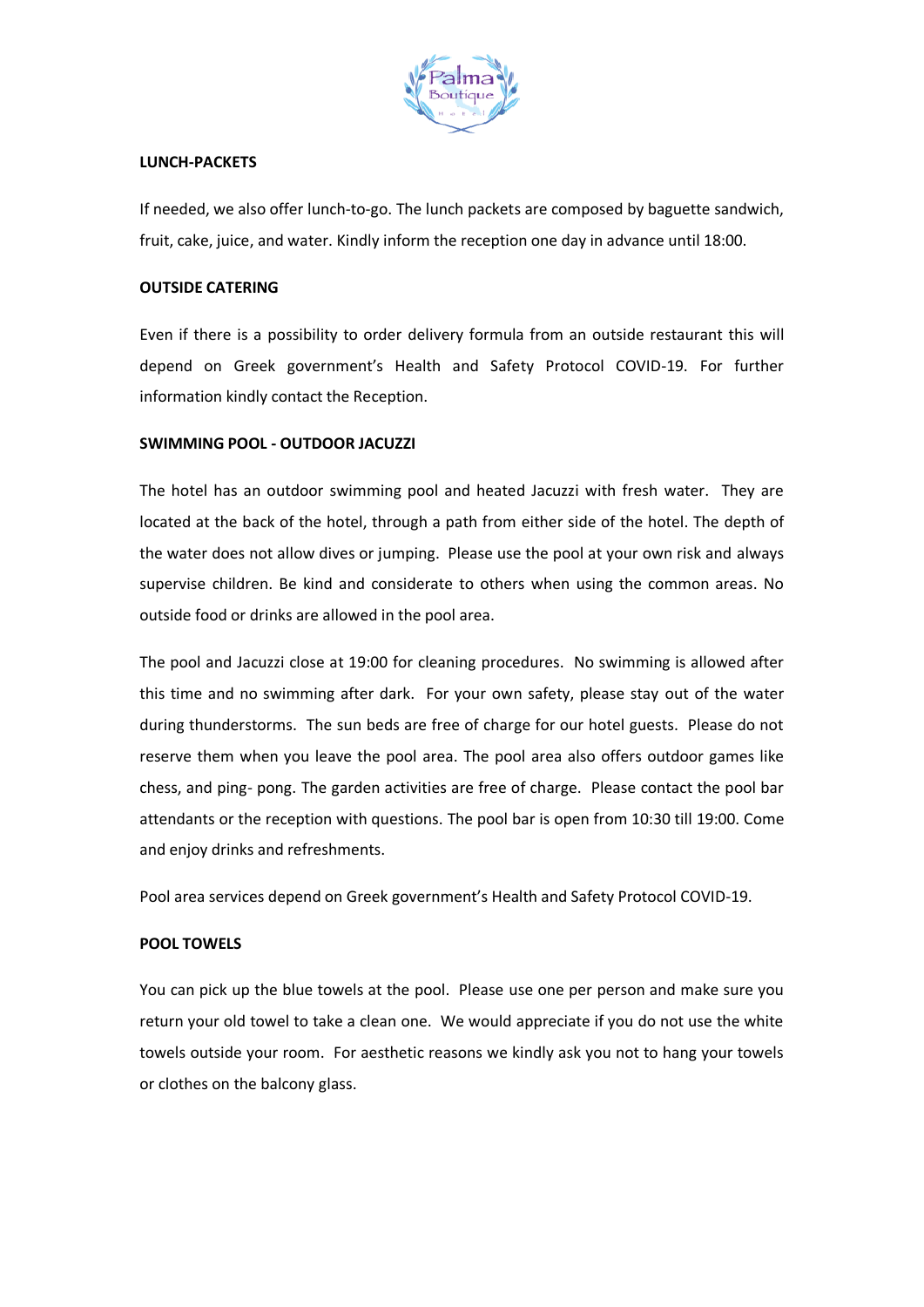

## **HOTEL GARDENS**

The hotel gardens are designed to showcase the local greenery, including olive trees, fruit trees, cypresses, kumquat, and prickly pear trees, that are a trademark of Corfu. The focal point of our garden is the 700+ years old olive tree located on your way to the pool and next to the solar clock. The solar clock sculpture is made by the artist Andreas Galanakis. We invite you to visit the garden, relax and contemplate as you watch the passage of time marked by the movement of the sun reflected on the sundial.

#### **THE HOTEL APHRODITE SPA**

The spa is in the lower level of the hotel. You can access it directly from your room by taking the elevator or walking to the back of the hotel and taking the stairs in the garden.

Our spa concept is based on the holistic approach of Hippocrates philosophy towards health and beauty, respecting the body's needs and natural rhythms.

In the spa and in the room toiletries, we use products made by APIVITA. They were inspired by the Hippocratic philosophy, which stresses the importance of living in complete harmony with nature, using the power of plants and 100% pure essential oils.

Massages, Face, and Body Spa treatments are available by appointment. Please see the spa menu in your room or at the spa for treatments and prices. You could also inquire at the spa reception which is located at the garden entrance of the spa.

The spa also offers an indoor heated Jacuzzi, infrared sauna\* and hydro massage. These facilities are free of charge to our guests, but must be used by appointment only, which can be booked at the spa or at the reception. Towels and bath robes will be offered at the Spa. For Spa treatments and prices please inquire at the Spa reception.

## SPA OPENING HOURS DAILY: 10:00 - 18:00.

All Spa services depend on Greek government's Health and Safety Protocol COVID-19. This might affect, modify, or even cancel available services.

## **WiFi - FAX - MAIL - COMPUTER - TABLET**

The hotel is pleased to offer complimentary wireless access in your guestroom and in all public areas, including the pool. Please contact the reception for the password.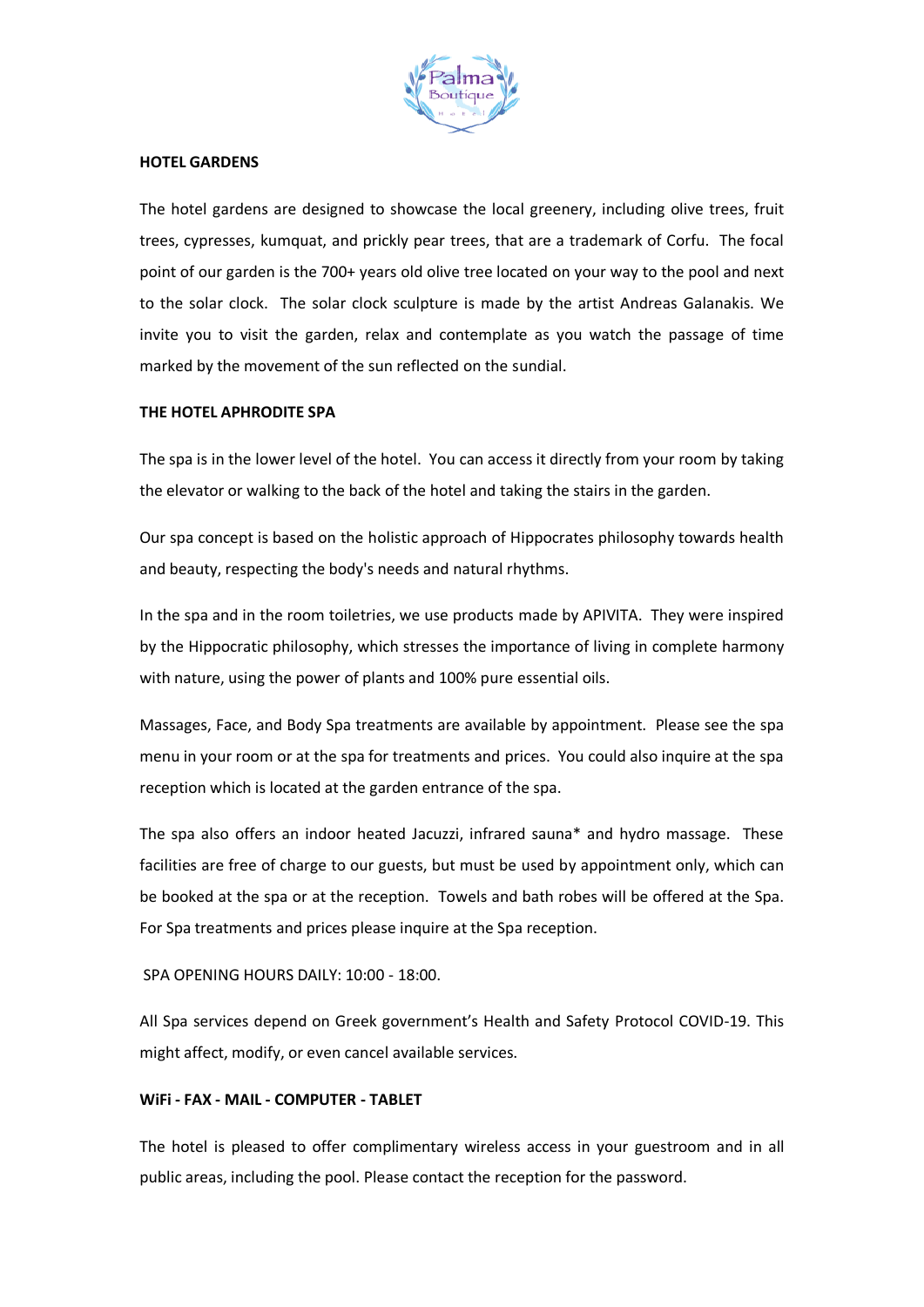

A computer with email access, printing and scan facilities, and a pad are also available for public use. Please inquire at the reception desk.

We will be happy to take your correspondence and forward them to your room. Let the reception know if you need to send or receive a fax or a mail, or if you need to print documents.

Common use of computer or tablet depend on Greek government's Health and Safety Protocol COVID-19. These options might be excluded from proposed services.

## **TELEPHONE**

From your room phone you can call directly as follows:

| Reception              | 9                 |
|------------------------|-------------------|
| Spa                    | 123               |
| Lobby Bar & Restaurant | 102               |
| Pool Bar & Restaurant  | 104               |
| From room to room      | Dial room number  |
| For outside line       | 0 (charges apply) |

For national calls dial 0, then the city code and then the phone number.

Here are some city codes for Greece:

| Athens         | 210   |
|----------------|-------|
| Thessaloniki   | 2310  |
| Corfu          | 26610 |
| Southern Corfu | 26620 |
| Northern Corfu | 26630 |

For international calls dial 0, then the country code, the city code, and the phone number.

Here are some country codes: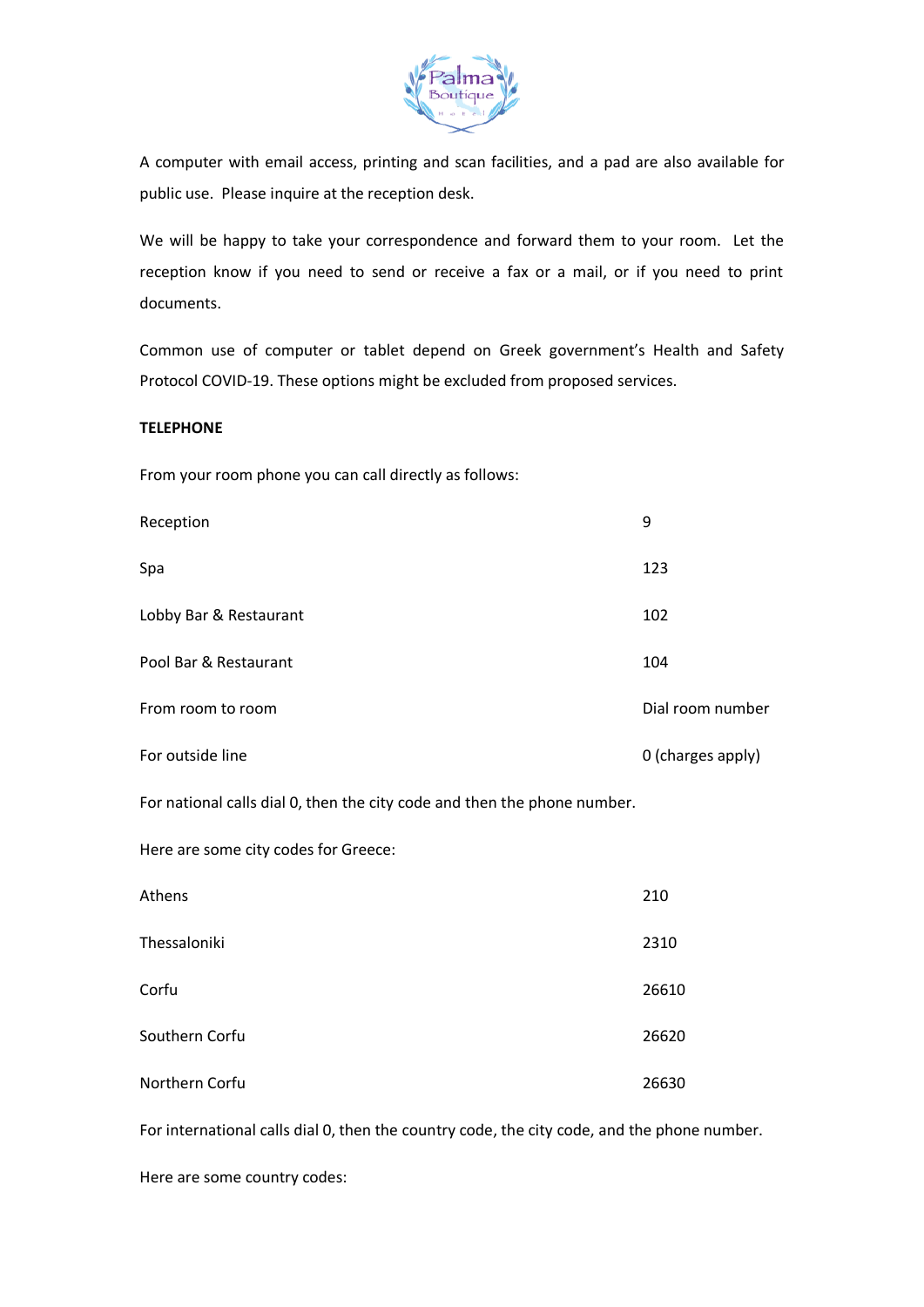

| Austria              | 0043  |
|----------------------|-------|
| Belgium              | 0032  |
| Czech Rep            | 00420 |
| France               | 0033  |
| Germany              | 0049  |
| <b>Great Britain</b> | 0044  |
| Holland              | 0031  |
| Hungary              | 0036  |
| Italy                | 00390 |
| Luxembourg           | 00352 |
| Poland               | 0048  |
| Russia               | 007   |
| Spain                | 0034  |
| Sweden               | 0046  |
| Switzerland          | 0041  |
| USA-Canada           | 001   |

## **RECEPTION**

At the reception desk we offer concierge services. We can help you plan excursions and water sports, make reservations for restaurants or activities, inform you about the island, call a taxi, or anything you may be interested in.

Aiming always to upgrade our digital services we offer all guests the possibility to use our contactless in-house software Exclusivi to manage all your requests, bookings, and orders.

The Front Desk Staff can assist you with your needs or help you with any special requests. The reception is open 24/7.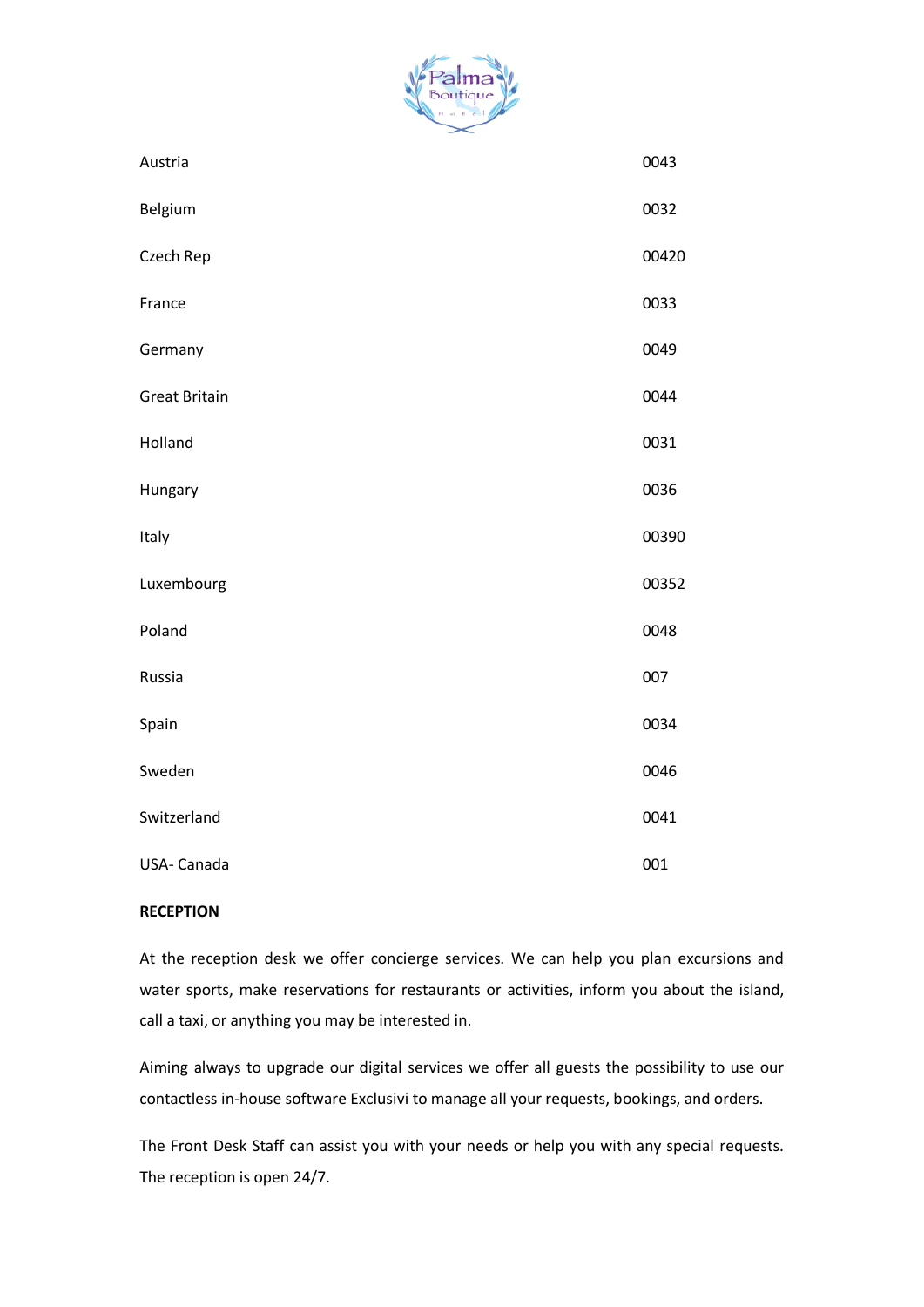

### **EXPRESS CHECK-OUT**

It is possible for all guests to use the Express Check-out service by signing the relevant Express Check-Out Authorization form, upon arrival or before departure. For further details kindly contact the reception.

## **GUEST'S LAUNDRY – DRY CLEANING (charges apply)**

Laundry and dry-cleaning service is available from outside supplier and is usually returned within 24 hours or depending relevant notice. Our team would be happy to assist with any emergency laundry needs. Please contact the reception for more information.

#### **SAFE-DEPOSIT BOXES**

Please do not leave money or valuables in your guestroom. Under state law, hotels cannot be responsible for the loss of articles unless properly secured in the complimentary safedeposit inside your wardrobe. In addition, if you wish you may use the option of our main hotel safe deposit box, by contacting the front desk.

### **LOST & FOUND**

Our team will be glad to assist you in finding any items you may have lost at the hotel.

#### **ROOMS**

Each room is equipped with Air Conditioning, plasma Satellite TV, refrigerator, safe, hair dryer and a direct phone line. The Suites are equipped with the latest technology TVs both in the main room and sitting area. All these services are included in the room price. Please note that there will be a charge if you lose your keys or the remote controls. Voltage is 220V.

Check in time is from 15:00 and Check out time is till 11:00 noon. We usually accommodate late departures by providing storage for your luggage.

Hotel complies with all measures and actions as per Greek governments Health and Safety Protocol COVID-19.

# **HOUSEKEEPING**

The rooms are cleaned daily between 8:00 and 15:00 hrs.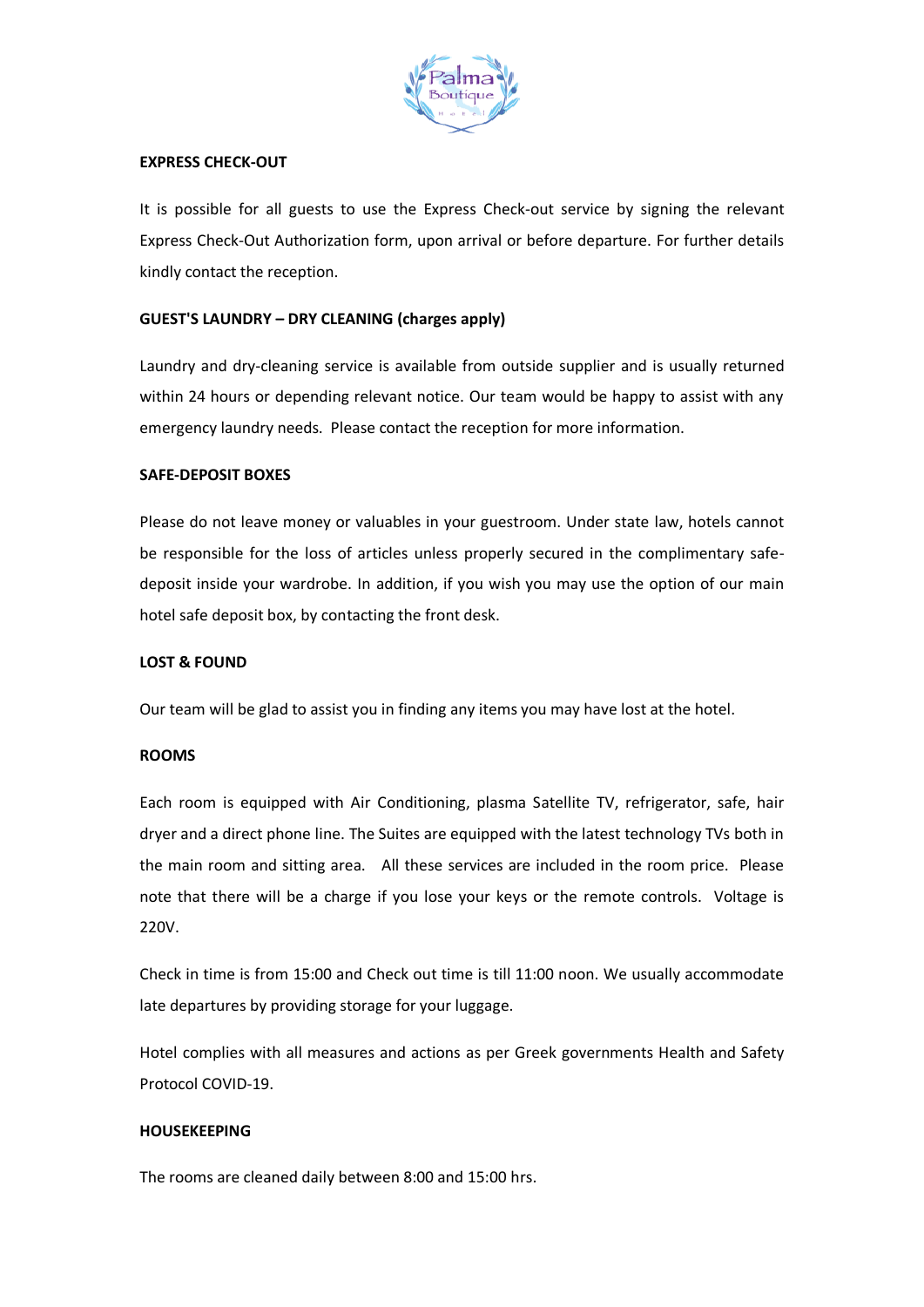

The towels are changed daily unless you leave them on the towel holders. It is possible upon request to provide guests with more towels. Our hotel also offers the turndown service. For any housekeeping needs including extra linens or blankets please contact The Front Desk Staff. Please help us conserve energy. We take many measures to sustain the environment.

Hotel complies with all measures and actions as per Greek governments Health and Safety Protocol COVID-19. This might modify housekeeping schedule.

## **LUGGAGE ASSISTANCE**

For assistance with your luggage kindly contact the reception.

## **GROOM-BELL BOY SERVICE**

Our hotel offers a groom-bell boy service. Kindly contact the reception.

#### **LUGGAGE STORAGE**

If you may wish we have the possibility to secure your luggage in our luggage area.

## **BUSINESS CENTER REQUESTS**

For business center requests kindly contact the reception.

## **BABY COT/CHILD BED**

Baby cots are offered at no extra charge. Kindly inquire at the reception.

#### **IRONING FACILITIES**

If necessary, you may request an iron and an iron board at the front desk. The use of such elements in the room must be done with all security precautions.

## **PILLOWS IN THE ROOM**

We have selected the most comfortable pillows for your room and rest. In addition, if you wish any other kind of pillow such us anatomic or hypo allergic please contact the reception.

Hotel complies with all measures and actions as per Greek governments Health and Safety Protocol COVID-19.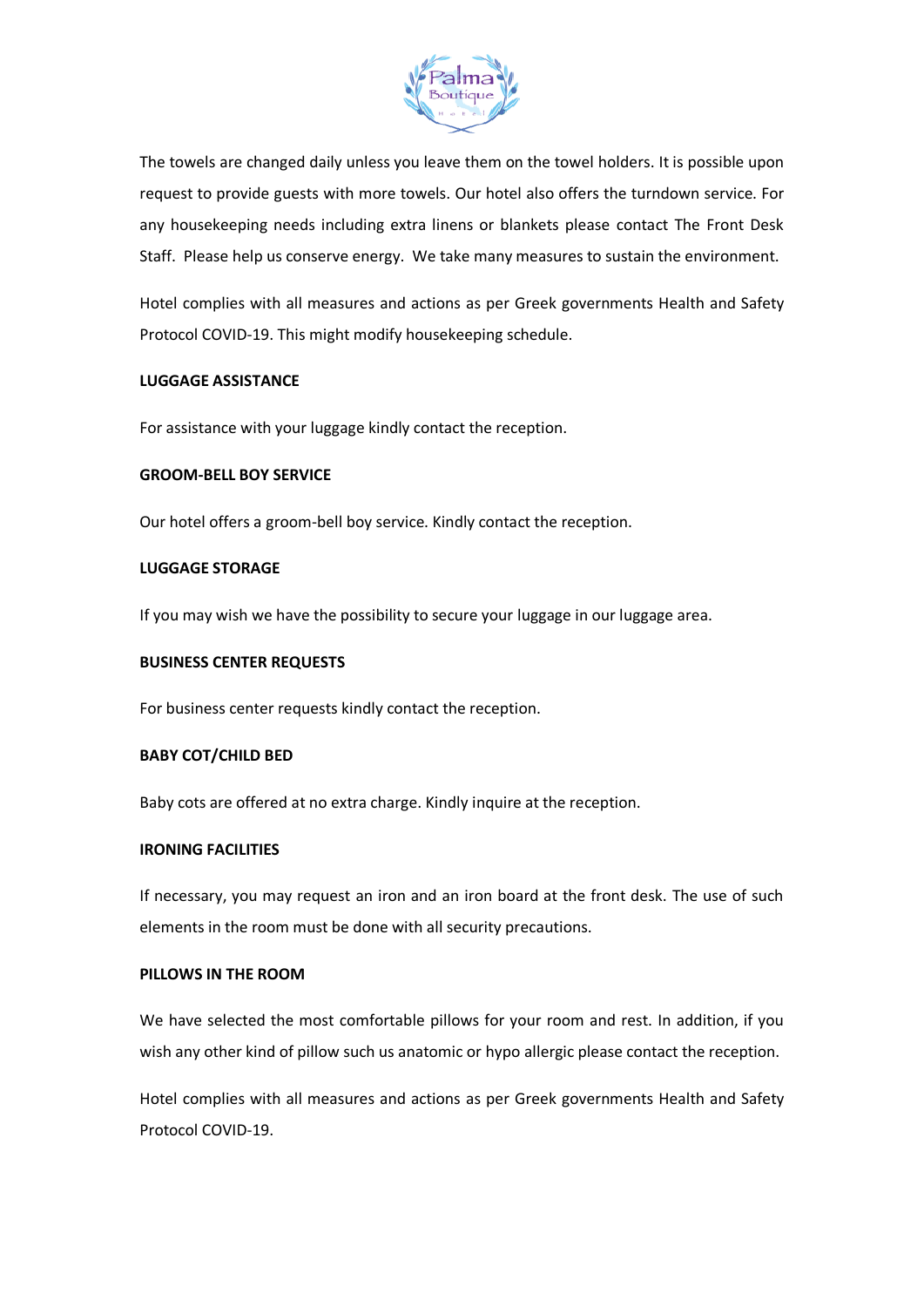

# **ENTERTAINMENT**

The hotel is organizing on weekly basis live music events and a marvelous Greek night.

Hotel complies with all measures and actions as per Greek governments Health and Safety Protocol COVID-19. This might affect, modify, even cancel entertainment options.

## **SMALL LIBRARY**

For your convenience, a small library is located by the reception. If you have any special requests, please inform the front-desk team.

## **TRANSFERS**

Our hotel collaborates with taxi and local transportation companies for transfers to and from the airport, or port, and to schedule excursions. Contact our reception for any further information.

## **HOTEL INSURANCE**

Our company has undertaken all the necessary insurance policies for the hotel guests and staff, as mandated by the Greek law.

## **BABY SITTING AND CHILDREN KEEPING SERVICE**

Kindly contact the reception.

Hotel complies with all measures and actions as per Greek governments Health and Safety Protocol COVID-19. This might affect, modify, even cancel this service option.

## **DAILY NEWSPAPERS**

Our hotel can offer daily newspapers. For any special request please contact our reception team.

## **FEEDBACK AND COMPLAINTS**

Our hotel has an organized feedback and complaints process they can be accessed at the hotel, at the hotel web site and via our contactless software Exclusivi for guests use. For any queries you may refer to our outlets and reception.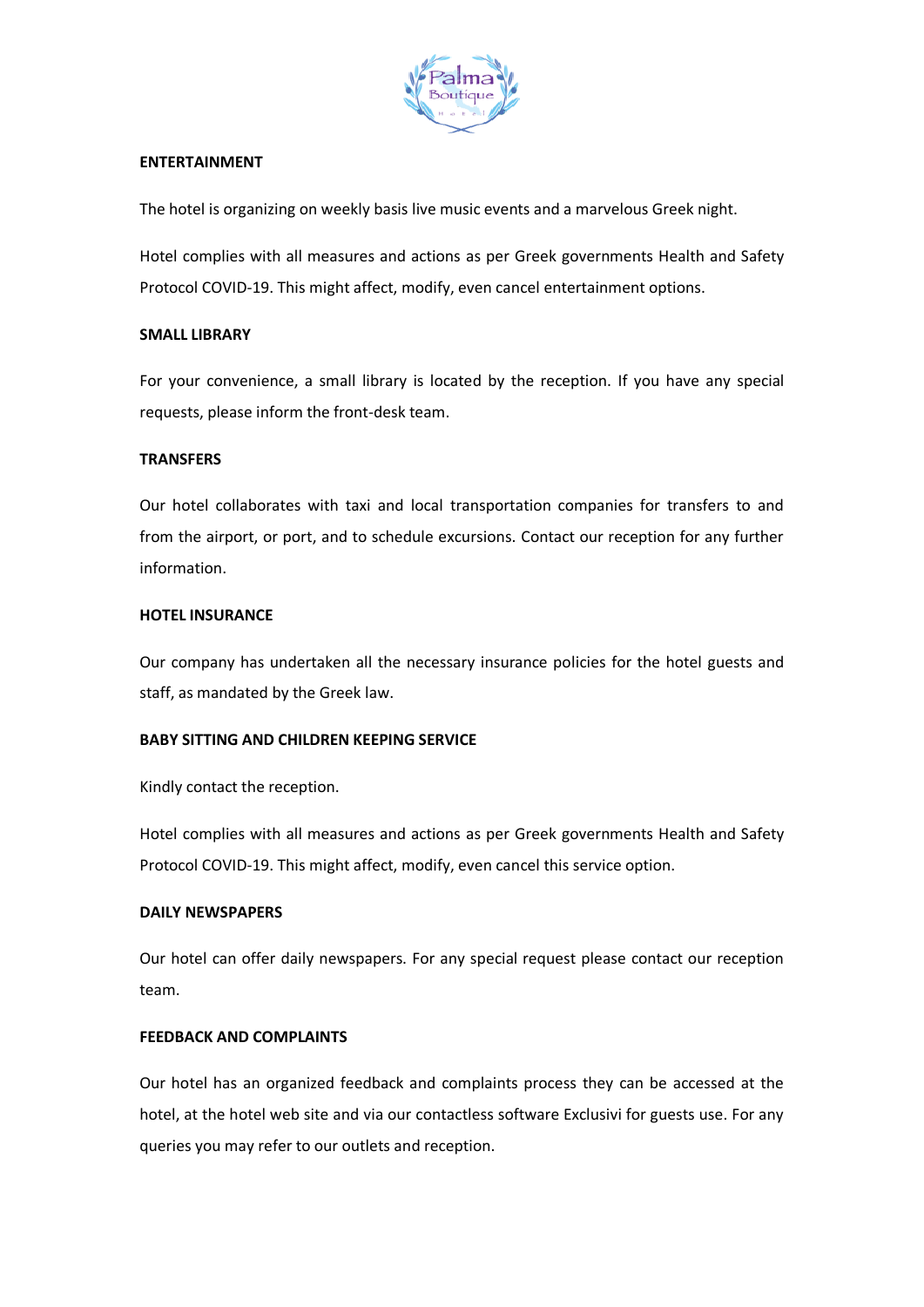

## **THE FITNESS CENTER**

The fitness center is in the lower level of the hotel and is adjacent to the spa. You can access it directly from your room by taking the elevator or the back garden staircase.

The fitness center is equipped with strength training and cardiovascular equipment, including the TRX\*\* training system.

Hotel complies with all measures and actions as per Greek governments Health and Safety Protocol COVID-19. This might affect, modify, even cancel this service options.

# **BEACH SUN BEDS AND UMBRELLAS**

Our hotel, for your convenience, offers you the possibility to use very comfortable sun beds and umbrellas, on the main beach of Dassia (with a charge), through its special summer partnership with the famous Beach Bar Malibu.

For this case it is necessary to make your reservation (for the next day or days) at the hotel reception one day before by 18:00.

After your reservation is registered you will receive the adequate Voucher to be presented to the Beach Bar Malibu staff.

Malibu Beach bar shall always comply with all measures and actions as per Greek governments Health and Safety Protocol COVID-19. Our hotel is not responsible of any issues might occur related to the external supplier.

For further information feel free to contact our Front-Desk.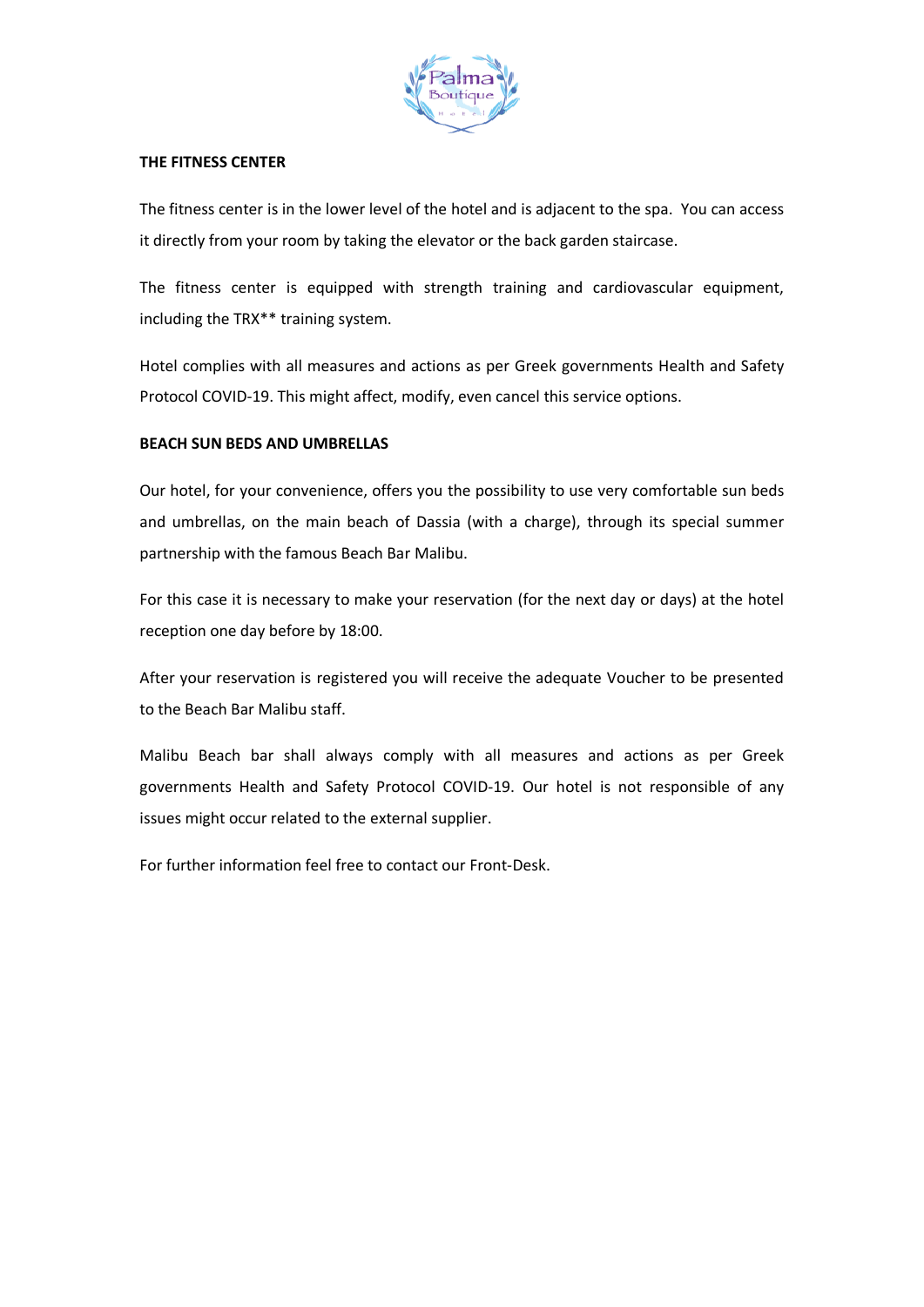

# **ENVIRONMENTAL POLICY**

The Environment is Important to Everyone.

The greenhouse effect and other ecological concerns are increasing day by day and so we all need to actively contribute to environment and climate protection. Our response in respect of the environment here at the Corfu Palma Boutique Hotel has made significant environmental contributions such as:

\*Reduction of energy consumption

\*Reduction of water waste

\*Maintaining and improving the natural environment

\*A magnetic card system in all rooms to monitor electrical systems (reducing the required energy by 15%)

\*Installation of the capacitors to improve the tendency of the electric energy throughout

\*Use of energy saving bulbs in the whole building which reduces energy by the 25%

\*Double glazed, insulated glass or in all rooms

\*Automatic watering -high performance system with an energy saving of 20%

\*Installation of special valves that control the flow of the water from public springs and water supplies in general to reduce water consumption

\*Installation of a complete osmotic system

\*Tertiary waste water management for irrigation

\*Reduction of single -use products

\*Regular inspection for maintenances and leakage

\*A monthly chemical analysis of the hotel's water

\*Selection specific Mediterranean plants with low water requirements

\*Use of ecological fertilizers